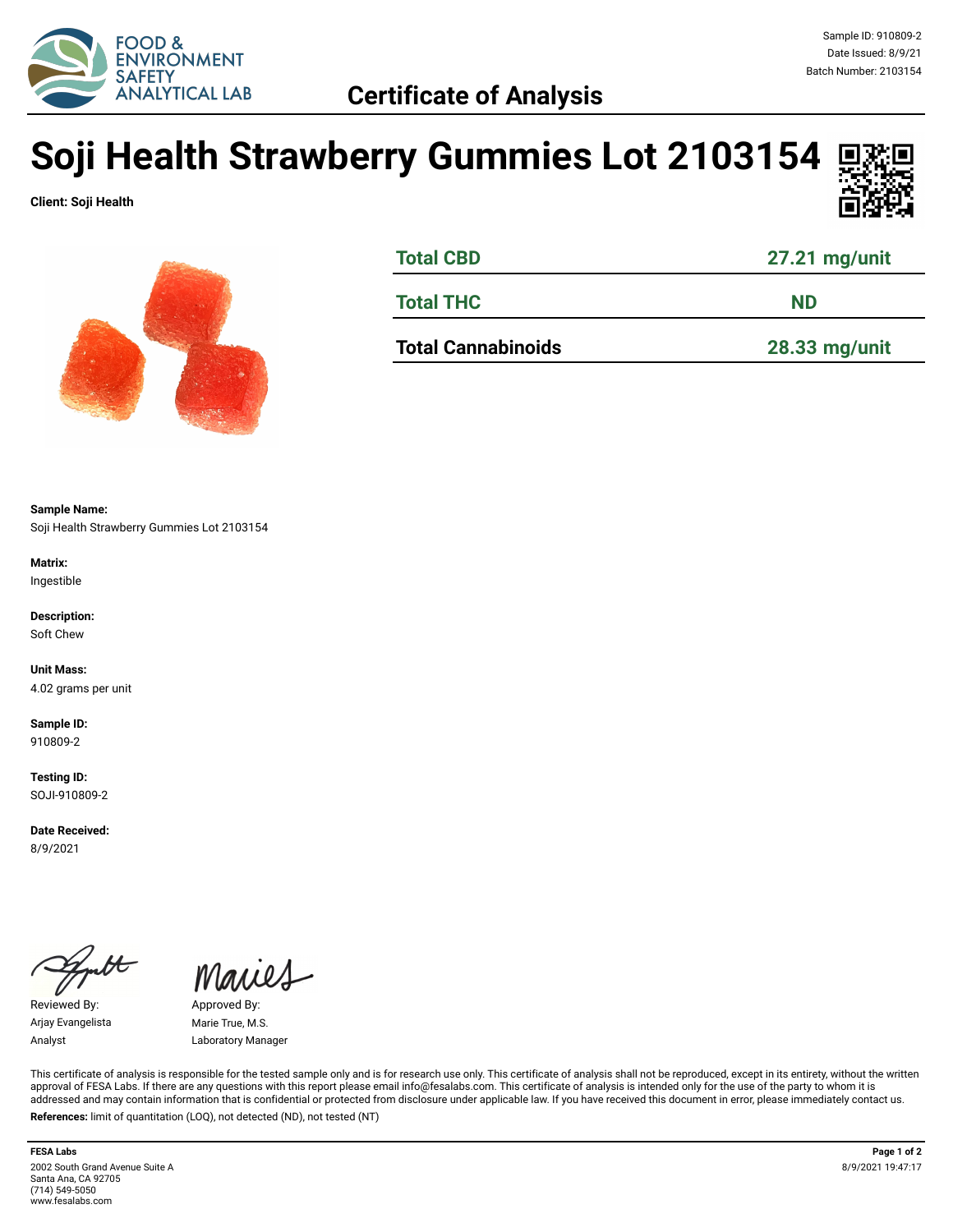

# Certificate of Analysis

# Cannabinoid Analysis Complete

| Analyte                   | $LOQ$ $(*)$ | Mass (%)  | Mass $(mg/g)$ | Mass (mg/unit) |
|---------------------------|-------------|-----------|---------------|----------------|
| <b>CBDV</b>               | 0.00025     | 0.028     | 0.28          | 1.12           |
| <b>CBD</b>                | 0.00025     | 0.68      | 6.77          | 27.21          |
| CBG                       | 0.00025     | <b>ND</b> | <b>ND</b>     | <b>ND</b>      |
| CBDA                      | 0.00025     | <b>ND</b> | <b>ND</b>     | <b>ND</b>      |
| CBN                       | 0.00025     | <b>ND</b> | <b>ND</b>     | <b>ND</b>      |
| Delta 9-THC               | 0.00025     | <b>ND</b> | <b>ND</b>     | <b>ND</b>      |
| Delta 8-THC               | 0.00025     | <b>ND</b> | <b>ND</b>     | <b>ND</b>      |
| CBC                       | 0.00025     | <b>ND</b> | <b>ND</b>     | <b>ND</b>      |
| <b>THCA</b>               | 0.00025     | <b>ND</b> | <b>ND</b>     | <b>ND</b>      |
| <b>Total CBD</b>          |             | 0.68      | 6.77          | 27.21          |
| <b>Total THC</b>          |             | <b>ND</b> | <b>ND</b>     | <b>ND</b>      |
| <b>Total Cannabinoids</b> |             | 0.71      | 7.05          | 28.33          |
|                           |             |           |               |                |

Date Tested: 8/9/2021

Total THC = THCa \* 0.877 + d9-THC

Total CBD = CBDa \* 0.877 + CBD

### **Method References:** Testing Location **Testing Location Testing Location**

Cannabinoid Profile (UNODC) FESA Labs - Santa Ana, CA

Official Methods of Analysis, Method 2018.11.AOAC INTERNATIONAL (modified), Lukas Vaclavik, Frantisek Benes, Alex Krmela, Veronika Svobodova, Jana Hajsolva, and Katerina Mastovska, "Quantification of Cannabinoids in Cannabis Dried Plant Materials, Concentrates, and Oils Liquid Chromatography-Diode Array Detection Technique<br>with Optional Mass Spectrometric Detection," First Action

United Nations Office on Drugs and Crime - Recommended methods for identification and analysis of cannabis and cannabis products

Testing Location:

FESA Labs 2002 S. Grand Ave., Suite A Santa Ana, CA 92705 (714) 549-5050 www.fesalabs.com